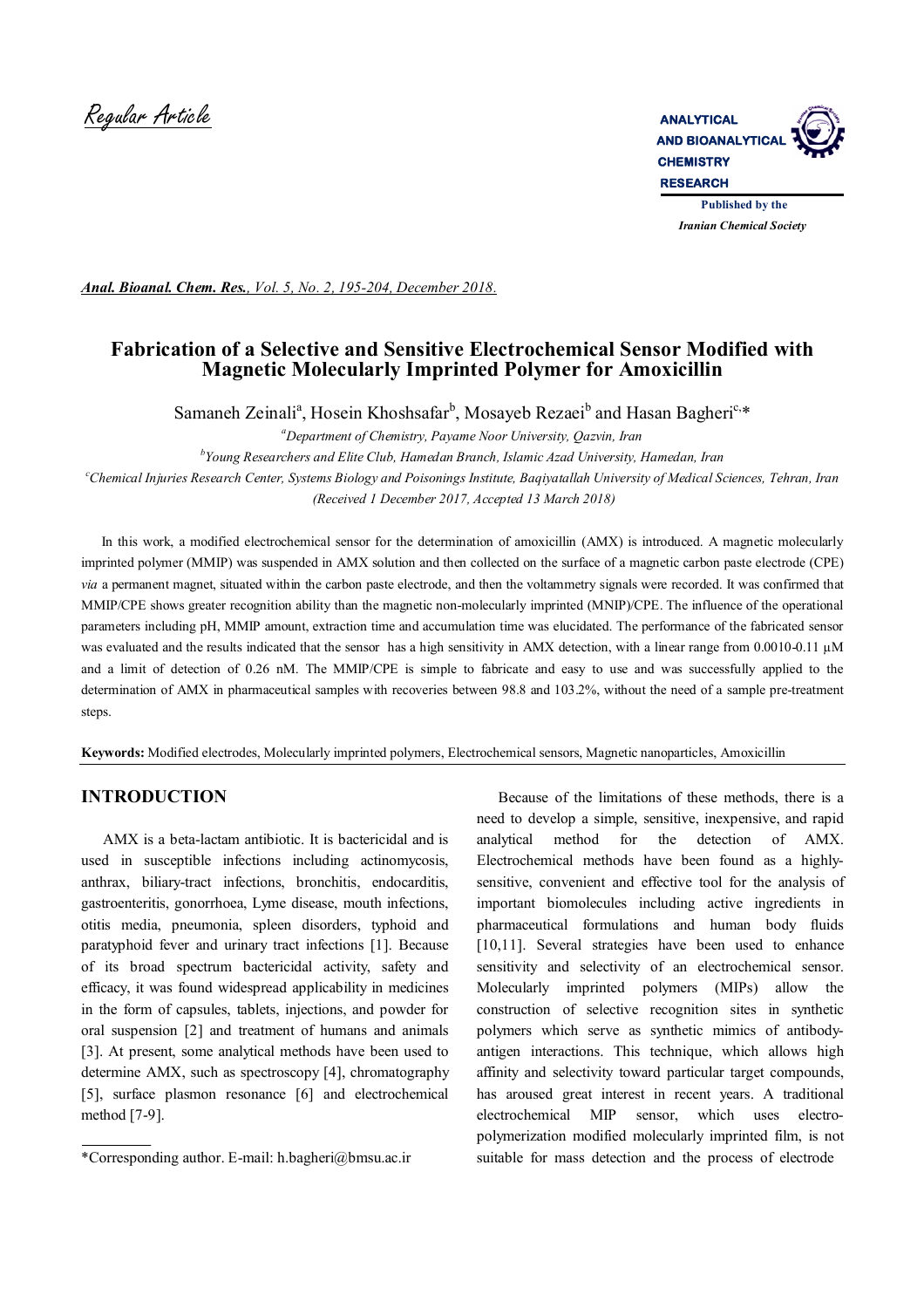regeneration is difficult. For this reason, the MIP technique has been used together with magnetic nanoparticles to develop magnetic MIP or MMIP sensors. Magnetic nanoparticles can be easily isolated from samples using an external magnetic field without centrifugation. MMIPs have been successfully used as sorbents to recognize and separate the template. Additionally, MMIPs allow a controllable rebinding process and permit easy and quick magnetic separation. Fe<sub>3</sub>O<sub>4</sub> nanoparticle-based MMIPs, due to their high performance in function-specific biological applications, smooth surfaces, narrow size distributions, large surface areas, high magnetic saturation to provide a maximum signal, and good dispersion in liquid media, have gained wide attraction.  $Fe<sub>3</sub>O<sub>4</sub>$  particles are encapsulated inside MIPs; the resulting polymer material will be easily collected and isolated by an external magnetic field without additional centrifugation or filtration. Before MIP synthesis around the magnetic nanoparticles, magnetite is usually functionalized (surface-modified) with oleic acid or ethylene glycol, although other less common reagents have also been proposed for magnetite surface modification [12-15]. Therefore, the use of MMIPs allows electrochemical detection while eliminates the problem of regeneration difficulty occurring with traditional electrode systems.

 MMIP-based electrochemical sensors are fast and inexpensive, yet have high sensitivity and selectivity, and we reasoned that these sensors could be designed to allow detection of AMX [16,17]. In this study, MIPs were prepared on a magnetite surface, and AMX was linked to the cavities using binding sites of MIPs. The magnetic MIPs were then separated from the solution and deposited onto a magnetic CPE surface, and the bound A aMX was measured. It was found that the MMIP-sensor has a high sensitivity and excellent specificity toward AMX and a good reproducibility, stability, and recovery. This study provides a method for construction of an electrochemical sensor and also introduces this method as an ideal approach for detection of AMX in various real samples.

## **EXPERIMENTAL**

#### **Apparatus and Chemicals**

 Fourier transform infrared (FT-IR) spectra were recorded in the range of  $400-4000 \text{ cm}^{-1}$  on a

PerkinElmer, spectrum 100, FT-IR spectrometer. KBr pellets were used to prepare the samples for FT-IR measurements. Morphologies of the prepared composites were studied by a scanning electron microscope (SEM-EDX, Philips, XL30). X-ray powder diffraction (XRD, 38066 Riva, d/G. *Via* M. Misone, 11/D (TN) Italy) was employed to analyze the chemical components of the composites. Electrochemical experiments were carried out at room temperature using a Behpajoh potentiostat/ galvanostat system (model BHP-2065). The electrochemical cell was assembled with a conventional three-electrode system: an Ag/AgCl as a reference electrode (Azar electrode) and a platinum disk as an auxiliary electrode. Different working electrodes including CPE and modified CPEs were used. The pH measurements were carried out using a Metrohm pH meter (model 713) with a combined pH glass electrode.

 All chemicals and reagents used in this work were of analytical grade and used as received without further purification. AMX was prepared from Sigma-Aldrich. Deionized distilled water (DDW) was used to prepare all the solutions. The commercial pharmaceuticals available from a local pharmacy were subjected to the analysis. Britton-Robinson (B-R) universal buffer (0.04 M boric acid, 0.04 M acetic acid and 0.04 M phosphoric acid) was prepared in DDW and used as the supporting electrolyte.

### **Preparation of Fe3O4 Magnetite and MMIPs**

The  $Fe<sub>3</sub>O<sub>4</sub>$  magnetite was synthesized by the coprecipitation method:  $0.01$  mol FeCl<sub>2</sub>·4H<sub>2</sub>O and  $0.02$  mol FeCl<sub>3</sub>·6H<sub>2</sub>O were dissolved in 100 ml of water in a threenecked reactor (250 ml). The mixture was stirred equably and purged with nitrogen gas. When the temperature increased to 80 °C, 40 ml sodium hydroxide solution (2.0 M) was added to it. This reaction lasted for 1 h and remained at 80 °C. When the temperature dropped to the room temperature, the magnetic precipitates obtained were isolated from the solution by an external magnetic field and washed with deionized water several times until it was neutral.

 The MMIP was synthesized as follows: the AMX (1.0 mmol) dissolved in 10 ml water:ethanol (9:1, *v/v*) and 8.0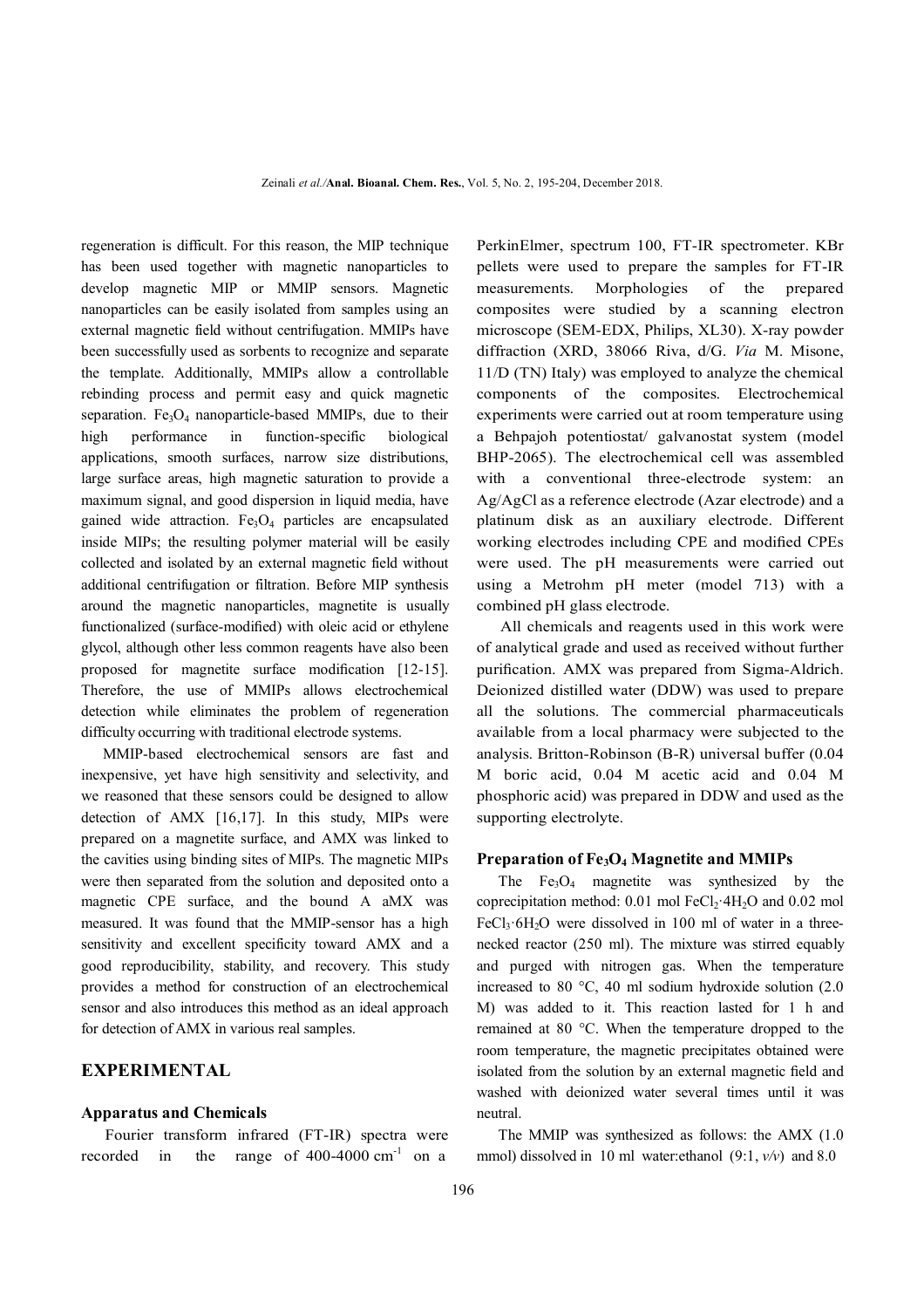mmol methacrylic acid were stirred for 30 min for the preparation of the pre-assembly solution. The  $Fe<sub>3</sub>O<sub>4</sub>$ magnetite (1.0 g) was mixed with 1.0 ml oleic acid and stirred for 10 min. Then, 20 mmol ethylene glycol dimethacrylate (EGDMA) and the pre-assembly solution were added to the mixture of  $Fe<sub>3</sub>O<sub>4</sub>$  and oleic acid. This mixture was subjected to ultrasound for 30 min for the preparation of the pre-polymerization solution. After that, the polyvinylpyrrolidone (PVP) (0.4 g) was dissolved in 100 ml ethanol in a three-necked round-bottomed flask. The mixture was stirred at 300 rpm and purged with  $N_2$  gas while the temperature increased to 60 °C. The prepolymerization solution was added into the three-necked flask, and then 0.1 g azobisisobutyronitrile (AIBN) was also added to it. The reaction was allowed to proceed at 60 °C for 24 h. After the polymerization, the polymers were separated by the external magnetic and washed with methanol:acetic acid (8:2, *v/v*) for several times, then washed with methanol for several times. Then, the polymers were washed with water three times again and dried at 60 °C. The MNIP was prepared and processed similarly as above, except that the template molecule AMX was not added [18].

### **Fabrication of Magnetic CPE**

 Magnetic CPE was prepared by thoroughly hand mixing of graphite powder with an appropriate amount of paraffin oil in a mortar using a pestle  $(75:25, w/w\%)$ . A portion of the composite mixture was packed firmly into a pistondriven carbon paste electrode holder in which a cylindrical magnet was placed on the back of paste. The paste was carefully packed into the syringe tip to avoid possible air gaps, which often enhance the electrode resistance. The external surface of the carbon paste was smoothed with a soft paper. A new surface was produced by scraping out the old surface and replacing the new carbon paste. MMIP/CPE and MNIP/CPE were obtained by accumulation of MMIP and MNIP on the surface of magnetic carbon paste electrode.

#### **Determination of AMX**

 For AMX determination, 15 mg of MMIP was dispersed in 50 ml of AMX solution, adjusted to  $pH = 7.0$  and were shaken continuously using a vortex mixer. This stage lasted

for 5 min and led to the extraction of AMX in the MMIP. Afterwards, the magnetic CPE was inserted into the solution, leading to accumulation of MMIP on the electrode surface. This stage was completed within 120 s and then the differential pulse and cyclic voltammetry signals were recorded in the potential range of 0.4-1.2 V [19].

#### **Samples Preparation**

 The commercial pharmaceutical capsule of AMX was bought from local pharmacies. Each capsule contained a dose of 500 mg AMX as a substantial and electrochemically active component of the tablet (without any other known additive drugs), as the manufacturer guarantees in drug information leaflet. Six capsules were completely grinded and homogenized, and 30 mg of the powdered tablet was dissolved in DDW with intensive stirring of a magnetic stirrer for 20 min to ensure that tablets were dissolved completely. The mixture was filtered through a filter paper to obtain a clear filtrate and then quantitatively transferred into 100 ml volumetric flask. To obtain final concentrations in the range of calibration curve, the sample solutions were suitably diluted with supporting electrolyte.

## **RESULTS AND DISCUSSION**

#### **Characterization**

Figure 1A shows the SEM of  $Fe<sub>3</sub>O<sub>4</sub>$  nanoparticles and MMIP. The average diameter of  $Fe<sub>3</sub>O<sub>4</sub>$  nanoparticles is 20-30 nm with a spherical shape, the aggregation of the nanoparticles can be discerned clearly. In Fig. 1A, the MMIP structure can be observed. The dispersity of MMIP is also improved, and the average size is increased. It can be seen that the surface of MMIP exhibits a porous and rough structure. Also, its SEM image demonstrated the small cavities of template molecules. Created cavities in the leached polymer can be related to the removal of AMX from polymer particles after the leaching process.

FTIR spectra of  $Fe<sub>3</sub>O<sub>4</sub>$  and MMIP are shown in Fig. 1B. For Fe<sub>3</sub>O<sub>4</sub>, the presence of Fe-O bond vibration at about 570 cm<sup>-1</sup> is obviously observed. This pattern corresponds to the Fe-O bonds, which is reported to belong to bulk magnetite. At the spectrum of MMIP, we could see the peaks of the C-O group at about  $1200 \text{ cm}^{-1}$ , the C=O group at about  $1730$  $cm^{-1}$ , and the C-H group of -CH<sub>2</sub>- and -CH<sub>3</sub> at about 2990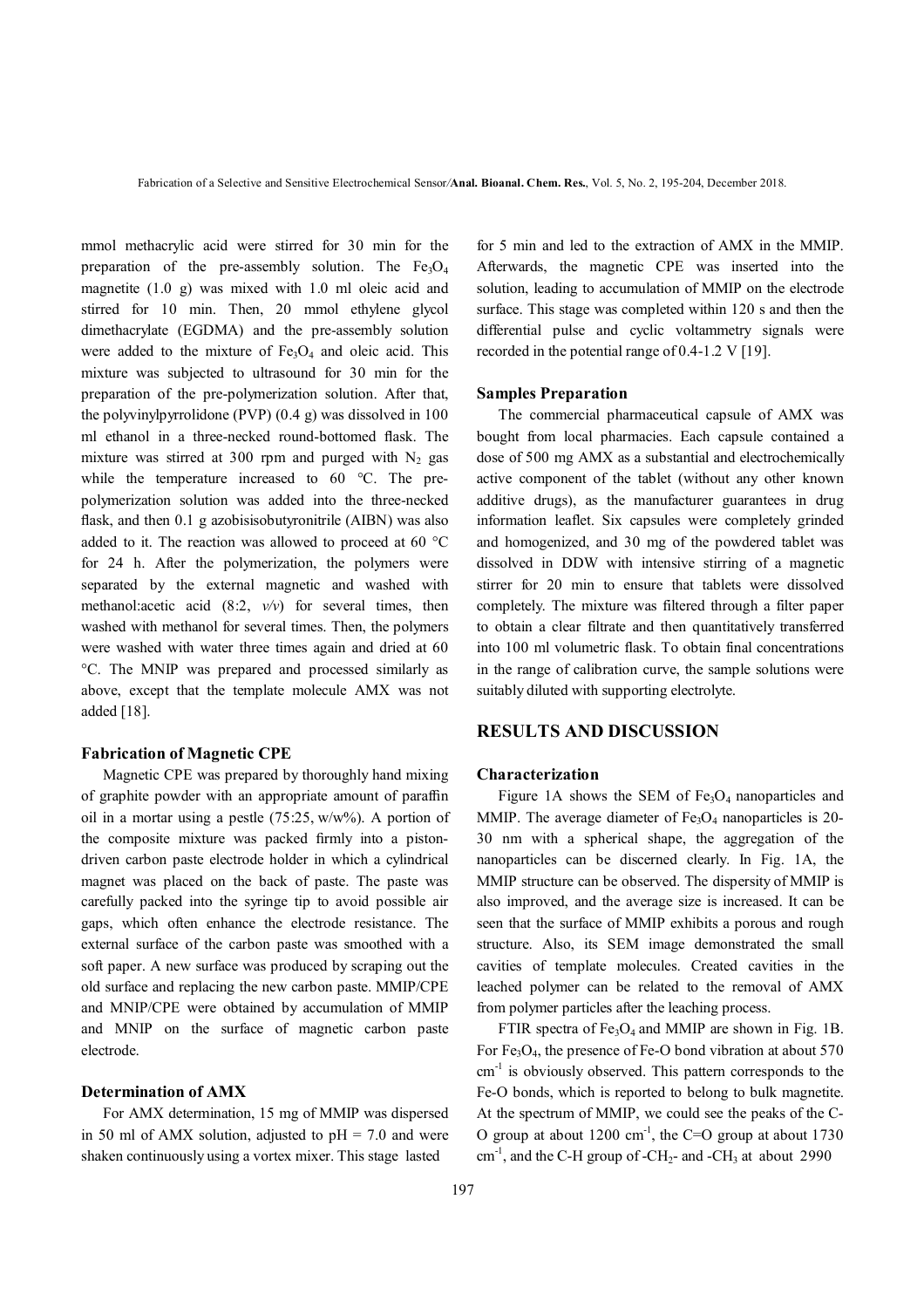

Fig. 1. Comparison of (A) SEM images, (B) FTIR spectra and (C) XRD patterns for Fe<sub>3</sub>O<sub>4</sub> and MMIP.

cm<sup>-1</sup>. All these evidences indicated that the methacrylic acid layer has been successfully formed on the surface of  $Fe<sub>3</sub>O<sub>4</sub>$ [20].

The XRD patterns of  $Fe<sub>3</sub>O<sub>4</sub>$  and MMIP were investigated, and the results are shown in Fig. 1C. In the 2*θ* range of 10-90°, six characteristic peaks for magnetite (at 2*θ* about 30, 35, 43, 53, 57 and 63) were observed for the two samples, which matched well with the database of magnetite in the Joint Committee on Powder Diffraction Standards (JCPDS) International Center for Diffraction Date (JCPDS Card 19-629). Moreover, the peak positions were unchanged upon coating the polymer layers and polymerization, indicating that the crystalline structure of the magnetite was essentially maintained [21].

### **Electrochemical Behavior**

 To compare the performance of the prepared modified electrodes, the electrochemical response of AMX was first studied on the surface of various electrodes using cyclic voltammetry. Figure 2 illustrates the cyclic voltammetric responses of 0.1  $\mu$ M AMX in the B-R buffer (pH = 7.0)

with the scan rate of 100 mV  $s^{-1}$  on the surface of the CPE, MNIP/CPE and MMIP/CPE respectively. Cyclic voltammograms at the CPE did not exhibit any voltammetric peak. However, as shown in Fig. 2, at MNIP/CPE, an anodic peak appears. Therefore, it has been proved that the use of the  $Fe<sub>3</sub>O<sub>4</sub>$ , obviously improves the sensitivity of AMX detection. A further enhancement of peak current response was observed for the MMIP/CPE. This significant difference between MMIP and MNIP electrodes proves the ability of synthesized MIP to selective recognition of AMX. This difference in the peak currents might result from the imprinted cavities in the MIP´s and the functional groups on the cavities produced by the template molecules.

# **Effect of pH on the Electrochemical Oxidation of AMX**

 The effect of pH on the response of AMX was evaluated using differential pulse voltammetry employing MMIP/CPE. The effect of pH on the peak potential and peak current of AMX was investigated over the pH range of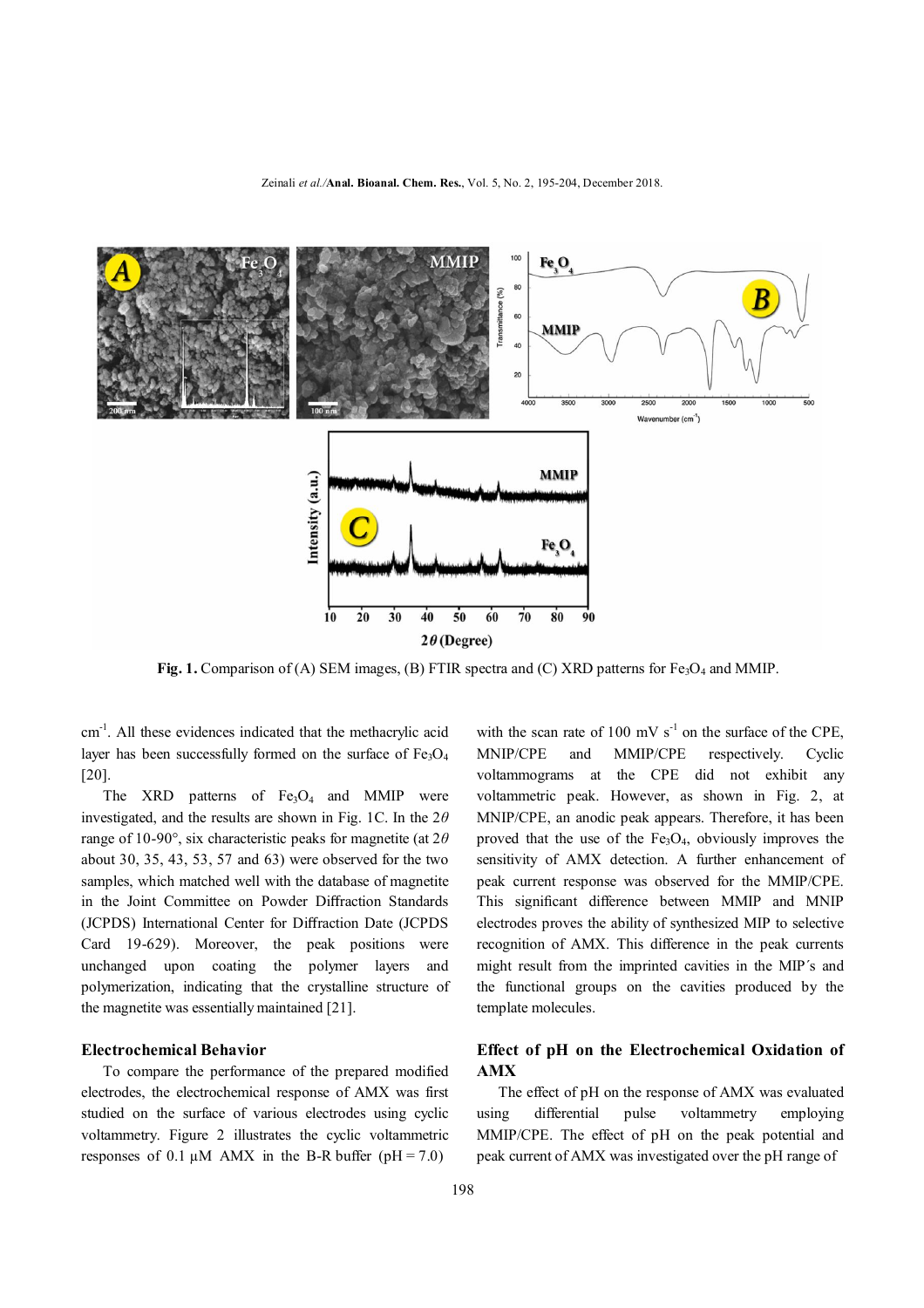Fabrication of a Selective and Sensitive Electrochemical Sensor*/***Anal. Bioanal. Chem. Res.**, Vol. 5, No. 2, 195-204, December 2018.



**Fig. 2.** CVs for 0.1 µM AMX in B-R buffer solution (pH = 7) on the surface of various electrodes. Scan rate 100 mV.



*Scheme 1.* Suggested oxidation mechanism for AMX

2.0-8.0 using B-R buffer. As shown in Fig. 3B, with increasing pH, the current increases and highest peak currents are obtained at pH 7.0 and then decreases with increasing pH. Figure 3C shows that the peak potential of AMX is also pH dependent and the potentials have shifted negatively when the pH of the solutions increases due to the participation of protons in the electrode reaction. This dependence is linear over the pH range of 3.0-7.0. The linear regression equation is as below:

$$
E = -0.064 \text{ pH} + 1.17 \text{ (}R^2 = 0.997\text{)}
$$
 (1)

The slope of 0.064 obtained on MMIP/CPE is almost similar to that shown in previous electrochemical

investigations [22], indicating/suggesting that the number of electrons and protons are equal in the oxidation of AMX. The reaction mechanism for the oxidation of AMX is as given in Scheme 1 [8].

#### **Effect of Scan Rate**

 Investigating the effect of the scan rate on the oxidation peak current and peak potential can evaluate the kinetics of the electrode reaction. CV experiments were carried out at different scan rates to investigate the electron-transfer process of the selected molecules on the MMIP/CPE. All the CV experiments for AMX were conducted in B-R buffer at pH = 7.0. The CVs were recorded from 10 -175 mV  $s^{-1}$ and the results are shown in Fig. 4. The evaluation of the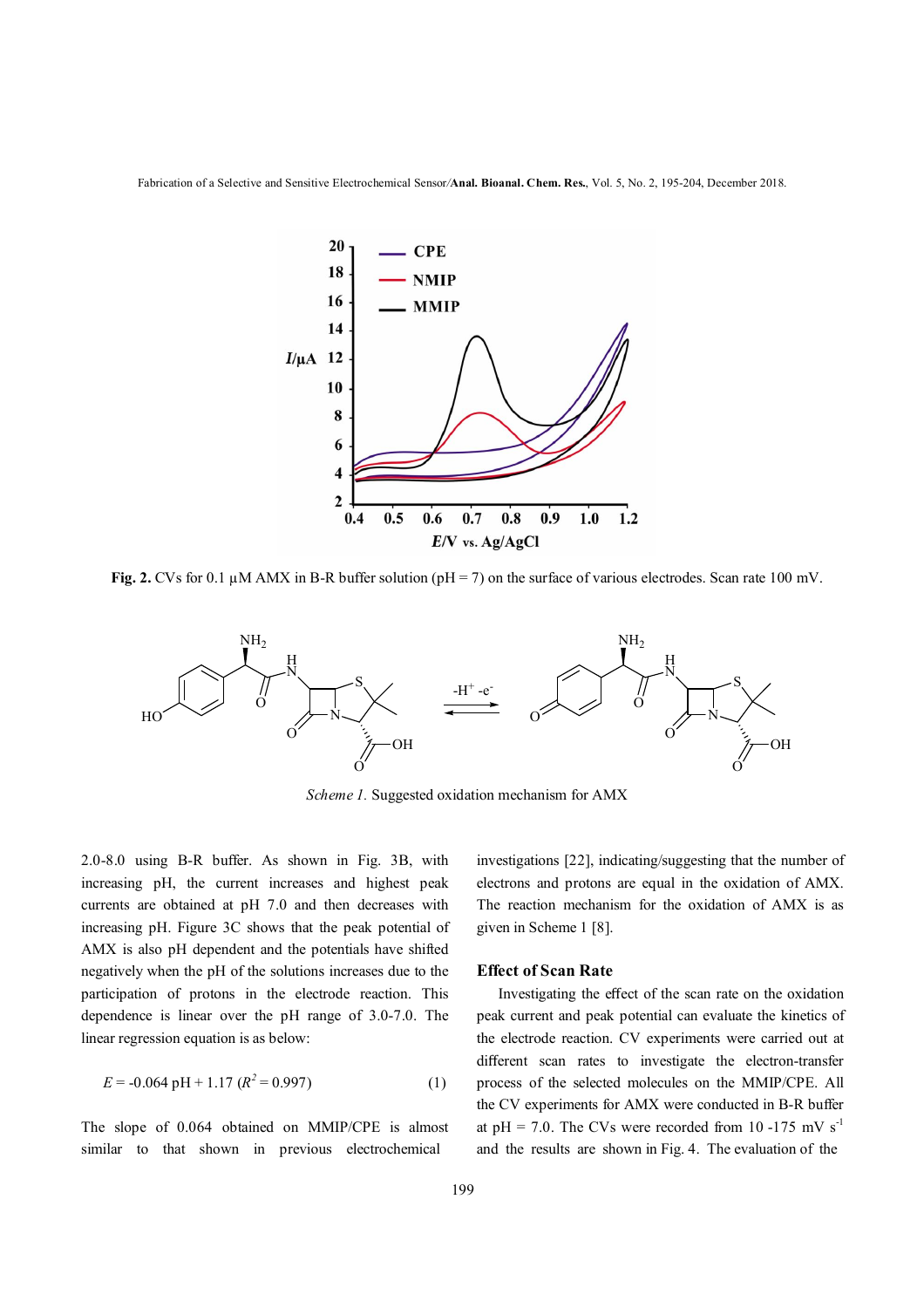

**Fig. 3.** (A) CVs for MMIP/CPE in 0.1 µM AMX at various pH values (pH 2, 3, 4, 5, 6, 7, 7.5 and 8). (B) Effect of pH on the peak current of AMX (C) Effect of pH on the peak potentials of AMX.



**Fig. 4.** CVs for MMIP/CPE in B-R buffer of pH 7 containing 0.1 μM of AMX with scan rates of 10, 25, 50, 75, 100, 125,150 and 175 mV s<sup>-1</sup>. Insets show the linear relationship of the anodic peak current versus scan rate.

peak currents as a function of scan rate revealed a linear relationship (see insets in Fig. 4), indicating that the electrode reaction of AMX is an adsorption-controlled irreversible process. The regression equations are as

follows:

$$
I(\mu A) = 0.059 \nu + 2.35 (R^2 = 0.997)
$$
 (2)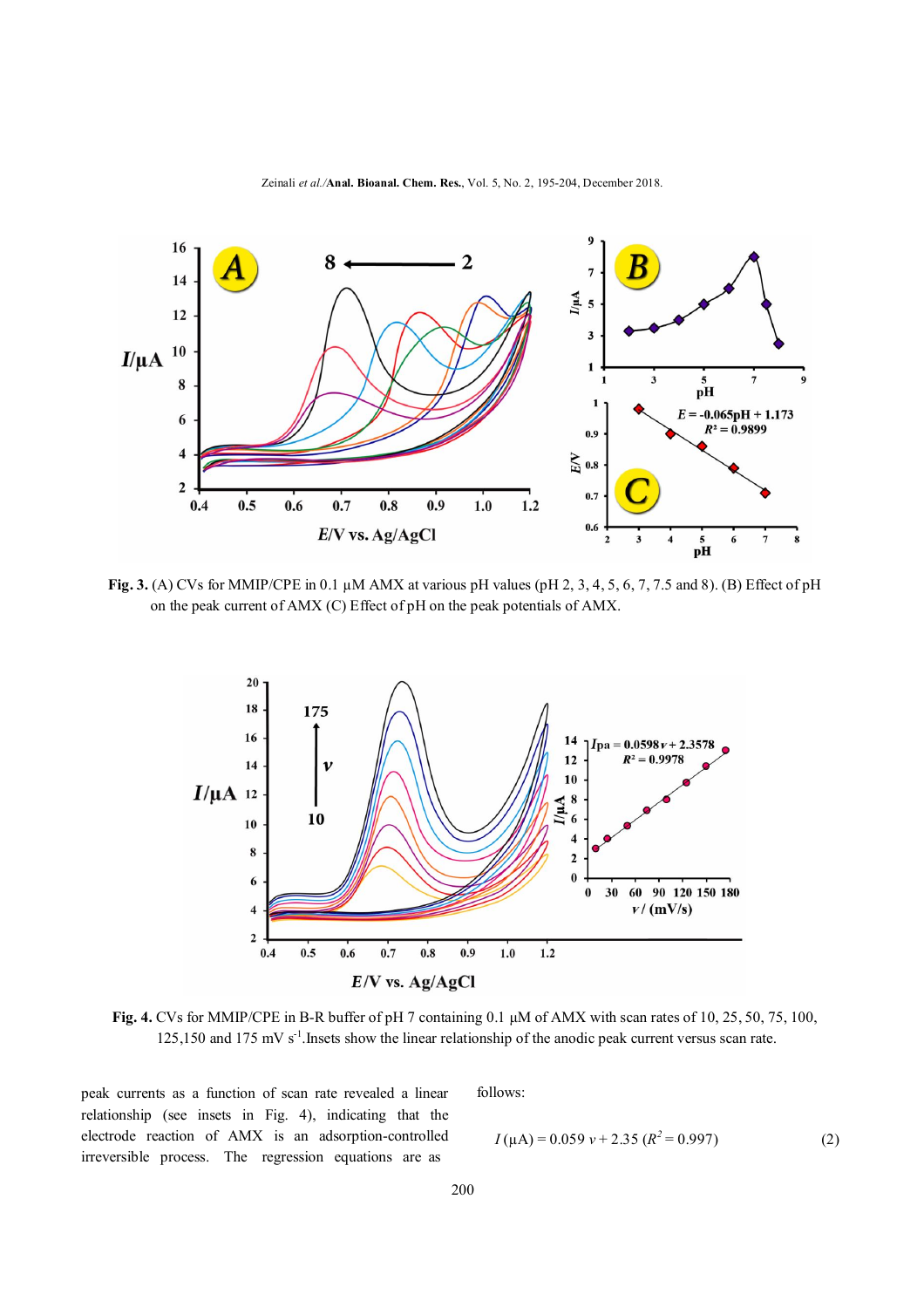Fabrication of a Selective and Sensitive Electrochemical Sensor*/***Anal. Bioanal. Chem. Res.**, Vol. 5, No. 2, 195-204, December 2018.



**Fig. 5.** DPVs of different concentrations of AMX in B-R (pH = 7) and under optimal conditions. Inset shows the plot of peak current as a function of AMX concentration (from a to l): 0.001, 0.003, 0.005, 0.009, 0.02, 0.04, 0.06, 0.08, 0.09, 0.095, 0.10 and 0.11 μM.

# **Influence of MMIP Amount, Extraction Time and Accumulation Time**

 The effect of MMIP dosage on the extraction of AMX was investigated by adding a known quantity of the MMIP, in the range of 1-20 mg of its powdered form, into the individual beakers containing 50 ml of 0.05 µMAMX solution. The resulting suspension was immediately stirred with a magnetic bar for 5 min. The peak current increased with increasing the MMIP amount up to 15 mg. This observation can be explained by the higher number of available MIP sites for AMX molecules at higher MMIP dosages. Further increase of the MMIP dosage did not affect the extraction of AMX. Hence, the optimum dosage of MMIP was found to be 15 mg.

 The contact time is one of the prime factors influencing the target analytes extraction. The results showed that when MIPs were isolated immediately without a contact process into the samples, the analytes were hardly adsorbed. Stirring caused an increase in the adsorption rate. Stirring time for adsorption was optimized in order to minimize the time required for sample processing. The experimental results indicated that quantitative recovery of AMX in 50 ml sample solution is achieved when the stirring time is more than 5 min. In subsequent experiments, this time was used

for extraction.

 The influence of accumulation time of MMIP on the CPE surface on the peak current of AMX was also investigated. Variation of the accumulation time showed that the peak current of AMX increased with increasing the accumulation time, gradually leveling off at a period longer than 120 s, presumably due to saturation of the electrode surface. Thus, deposition time of 120 s was used.

### **Analytical Performance**

 The MMIP/CPE was used for the assessment of the analytical utility of the proposed method as a means for the analysis of trace amounts of AMX. The DPV method using the suggested modified electrode was applied as a method featuring high sensitivity, very low detection limit and good selectivity in the presence of other compounds in B-R buffer with pH 7.0. Quantitative evaluation is based on the linear correlation between the peak current and concentration. Linear calibration curves were obtained for AMX in the range of 0.001-0.11 µM with a regression equation of *Ip*   $(\mu A)$  = 225.21 *C* ( $\mu$ M) + 0.074 and  $R^2$  = 0.999 (Fig. 5). The detection limit (based on  $3S_b/m$ ) of the procedure was found to be 0.26 nM.

The repeatability and reproducibility of the MMIP/CPE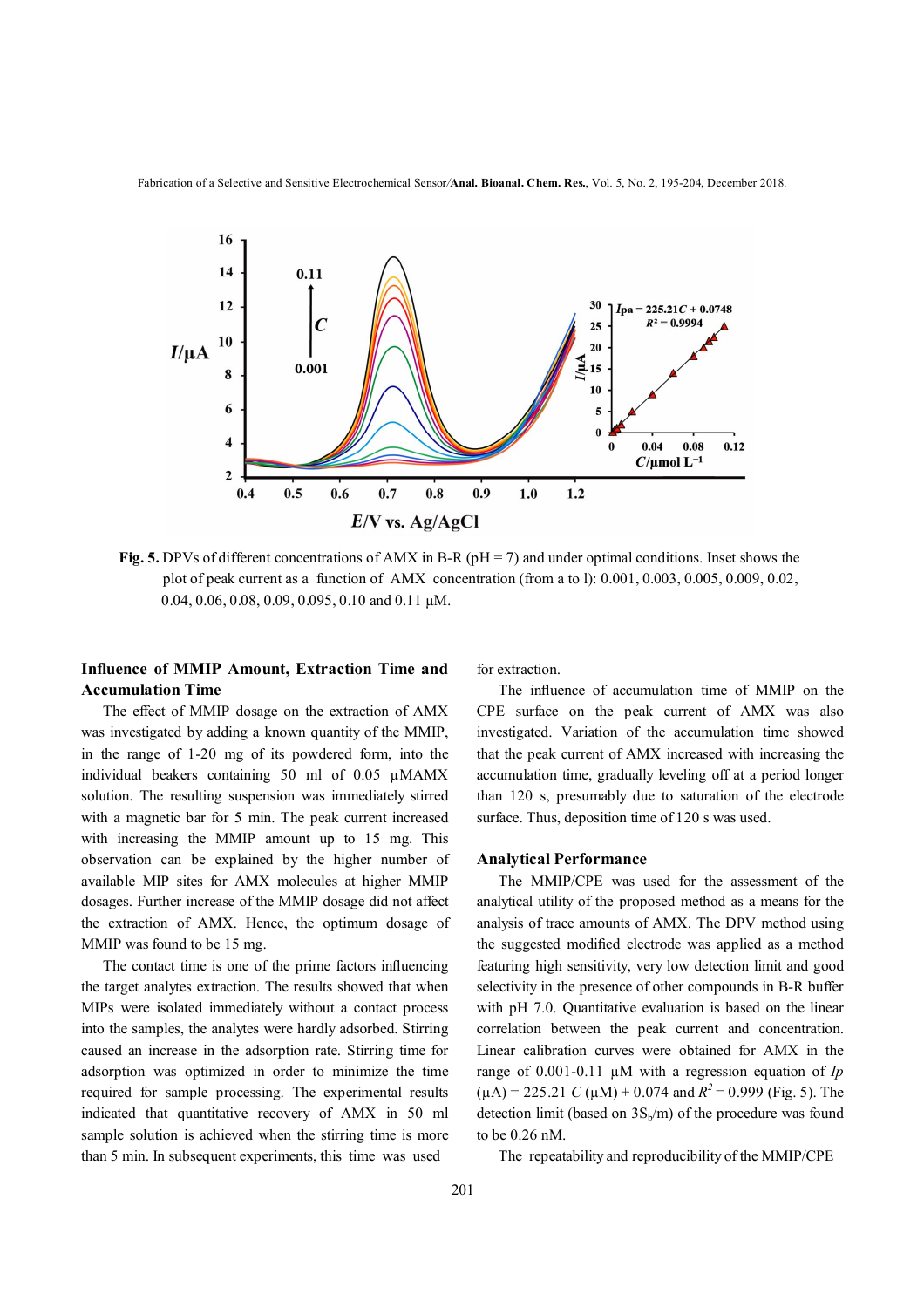| Samples | Added | Found | Recovery |
|---------|-------|-------|----------|
|         | (nM)  | (nM)  | $(\%)$   |
| Capsule | 0.00  | 34.00 | -        |
|         | 30.00 | 63.64 | 98.8     |
|         | 50.00 | 85.61 | 103.2    |

# **Table 1.** Results for AMX Determination (μM) in Various real Samples Obtained by the Proposed Method Using DPV Method under the Optimal Condition

 **Table 2.** Comparison of some Characteristics of the Proposed Electrode with those Reported Previously

| Electrode             | Method           | Linear range            | Detection limit | Ref.      |
|-----------------------|------------------|-------------------------|-----------------|-----------|
|                       |                  | $(\mu M)$               | $(\mu M)$       |           |
| ZnO NRs/gold/glass    | <b>CV</b>        | 50-250                  | 19              | $[23]$    |
| electrode             |                  |                         |                 |           |
| Pt-Pd bimetallic NPs- | <b>DPV</b>       | $0.001 - 1$ and $1 - 6$ | 0.00089         | [9]       |
| <b>SWCNTs / GCE</b>   |                  |                         |                 |           |
| DMBQ/ZnO/CNTs/CPE     | <b>SWV</b>       | 0.002-720 and 1.0-950   | 0.0008          | $[24]$    |
| Modified CPE          | SWAdSV           | $0.5 - 250$             | 0.00035         | $[7]$     |
| Ni/CR/CPE             | Amperometry      | 8-100                   | 5               | [8]       |
| PGA/GLU modified      |                  | $2.0 - 25.0$            | 0.92            | $[25]$    |
| electrode             | <b>SWV</b>       |                         |                 |           |
|                       | Adsorptive       |                         |                 |           |
| MWCNTs/GCE            | Stripping cyclic | $0.6 - 8$               | 0.2             | $[22]$    |
|                       | voltammetry      |                         |                 |           |
| MMIP/CPE              | <b>DPV</b>       | $0.001 - 0.11$          | 0.00026         | This work |

were carried out for 0.05 µM CF. The relative standard deviation (RSD) was 2.3% for five measurements with the same electrode and the RSD of 2.6% was obtained for six different modified electrodes with the same test solution. The stability of the electrode was also tested and the peak current only decreased less than 4% after the electrode was

stored at room temperature for 18 days.

### **Interference Study**

 In order to investigate the selectivity of the prepared electrode for the determination of AMX, several species were checked as potentially interfering materials in their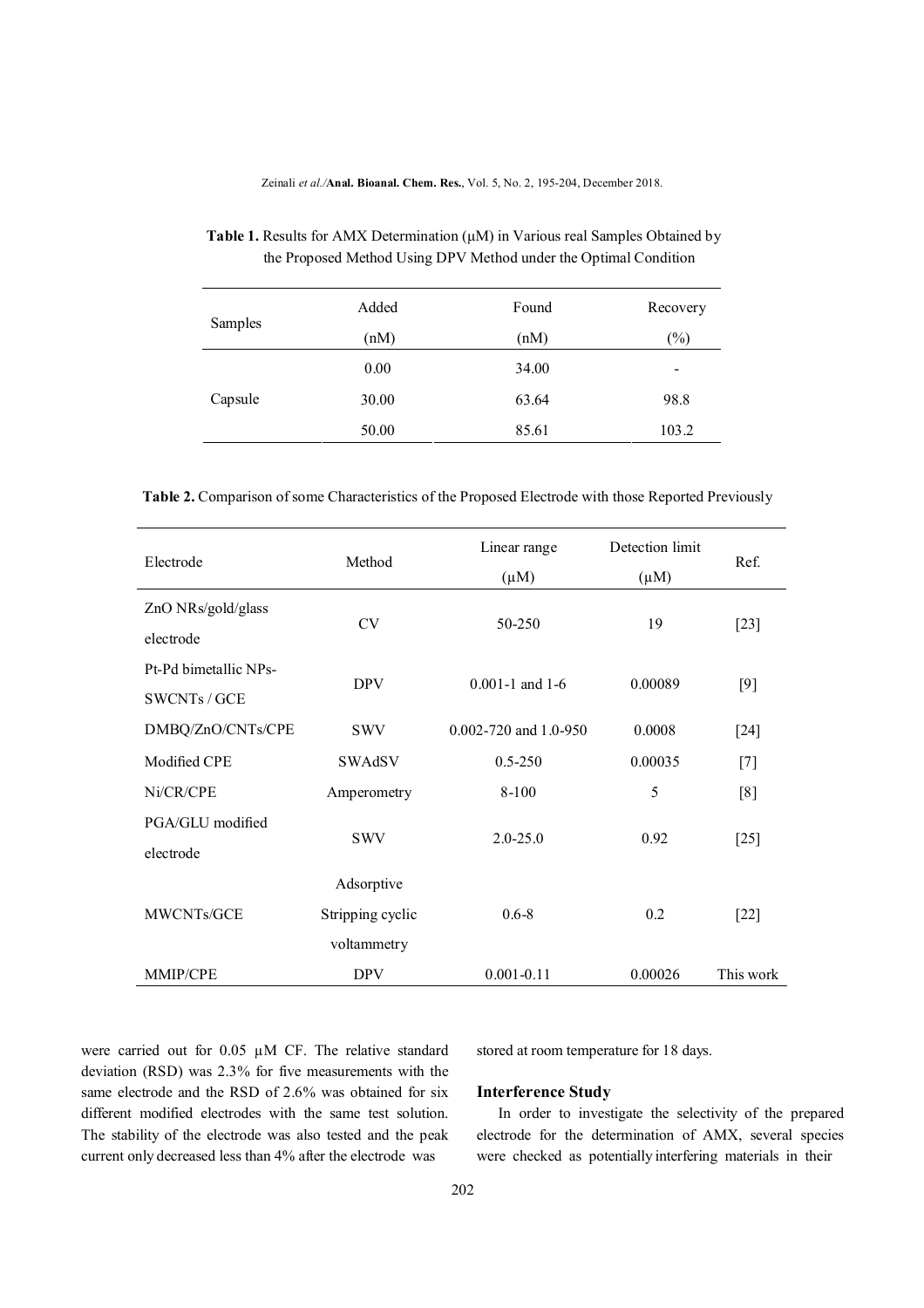analysis. The potentially interfering substances were chosen from the group of substances commonly found with AMX in the pharmaceuticals and/or in the biological fluids. The tolerance limit was taken as the maximum concentration of foreign species that caused a relative error of approximately  $\pm$  5% for the determination of 0.08  $\mu$ M each of AMX plus the potential interfering substances at pH 7. The interference study was conducted by placing the modified carbon paste into a solution containing target analytes at optimum conditions. It was found that 700-fold of  $SO_4^2$ ,  $PO_4^3$ ,  $SO_4^2$ , NO<sub>3</sub>, Cl, Ca<sup>2+</sup>, Mg<sup>2+</sup>, Cu<sup>2+</sup>, Cd<sup>2+</sup>, K<sup>+</sup>, Na<sup>+</sup> have no influence on the signal of 0.08 µM of AMX. A 200-fold excess of tartaric acid, fructose, glucose, sucrose, valine, starch had no effect on the signals of AMX, and also ascorbic acid, uric acid, aspartic acid, dopamine showed no changes in the signals until an 80-fold excess was used. In addition, isoniazid, pyrazinamide, and rifampicin did not interfere until a 20-fold excess was achieved. These results suggested that the determination of AMX in pharmaceutical formulations at MMIP/CPE was not significantly affected by the most common interfering species.

### **Determination of AMX in Real Samples**

The applicability of the prepared sensor was tested by determination of AMX in real samples. The results presented in Table 1 indicated that the modified electrode has good efficiency in the determination of AMX with satisfactory results. MMIP/CPE was further utilized to detect AMX content in commercial pharmaceutical samples. The recoveries were determined by spiking the samples with a certain amount of standard solutions of AMX, and the results were found to be 97.4-103.2%.

## **CONCLUSIONS**

 Herein, we have demonstrated the development of advanced MMIP-based sensors for electrochemical detection of AMX. MMIP can be assembled on the surface of CPE by a permanent magnet, leading to the formation of uniformly MIP film on the carbon paste electrode with high sensitivity. The developed method exhibited good analytical performance in terms of sensitivity, reproducibility, and recovery. The data obtained support the notion that the method, combining molecular imprinting and

electrochemistry, is a potential route for the creation of costeffective, miniaturized sensors for the detection of species in pharmaceutical samples. The data presented in Table 2 compare the analytical characteristics of the proposed method for the determination of AMX with those reported previously. The proposed method can provide comparable linear range and lower detection limit with a simple electrode preparation procedure.

### **REFERENCES**

- [1] S. Sabry, M. Abdel-Hay, T. Belal, A. Mahgoub, Ann. Pharm. Fr. 73 (2015) 351.
- [2] A.S. Kumar, S. Sornambikai, L. Deepika, J.M. Zen, J. Mater. Chem. A 20 (2010) 10152.
- [3] A. Saini, J. Singh, R. Kaur, N. Singh, N. Kaur, Sens. Actuators. B Chem. 209 (2015) 524.
- [4] M. Ahmadi, T. Madrakia, A. Afkhami, Talanta 148 (2016) 122.
- [5] Y. Liu, K. Zhu, J. Wang, X. Huang, G. Wang, C. Li, J. Cao, S. Ding, J. Chromatogr. B 1008 (2016) 74.
- [6] M.L. Yola, T. Eren, N. Atar, Sens. Actuators B 195 (2014) 28.
- [7] P.K. Brahman, R.A. Dar, K.S. Pitre, Sens. Actuators B 176 (2013) 307.
- [8] R. Ojani, J.B. Raoof, S. Zamani, Bioelectrochemistry 85 (2012) 44.
- [9] G. Yang, F. Zhao, Electrochim. Acta 174 (2015) 33.
- [10] A. Afkhami, H. Khoshsafar, H. Bagheri, T. Madrakian, Anal. Chim. Acta 831 (2014) 50.
- [11] H. Bagheri, A. Afkhami, M. Saber-Tehrani, A. Shirzadmehr, S.W. Husain, H. Khoshsafar, M. Tabatabaee, Anal. Methods 4 (2012) 1753.
- [12] H. Bagheri, H. Khoshsafar, S. Amidi, Y. Hosseinzadeh Ardakani, Anal. Methods 8 (2016) 3383.
- [13] H. Bagheri, N. Pajooheshpour, A. Afkhami, H. Khoshsafar, RSC Adv. 6 (2016) 51135.
- [14] H. Khoshsafar, H. Bagheri, M. Rezaei, A. Shirzadmehr, A. Hajian, Z. Sepehri, J. Electrochem. Soc. 163 (2016) B422.
- [15] H. Bagheri, K. Molaei, A.A. Asgharinezhad, H. Ebrahimzadeh, M. Shamsipur, J. Sep. Sci. 39 (2016) 4166.
- [16] H. Bagheri, A. Shirzadmehr, M. Rezaei, J. Mol. Liq.